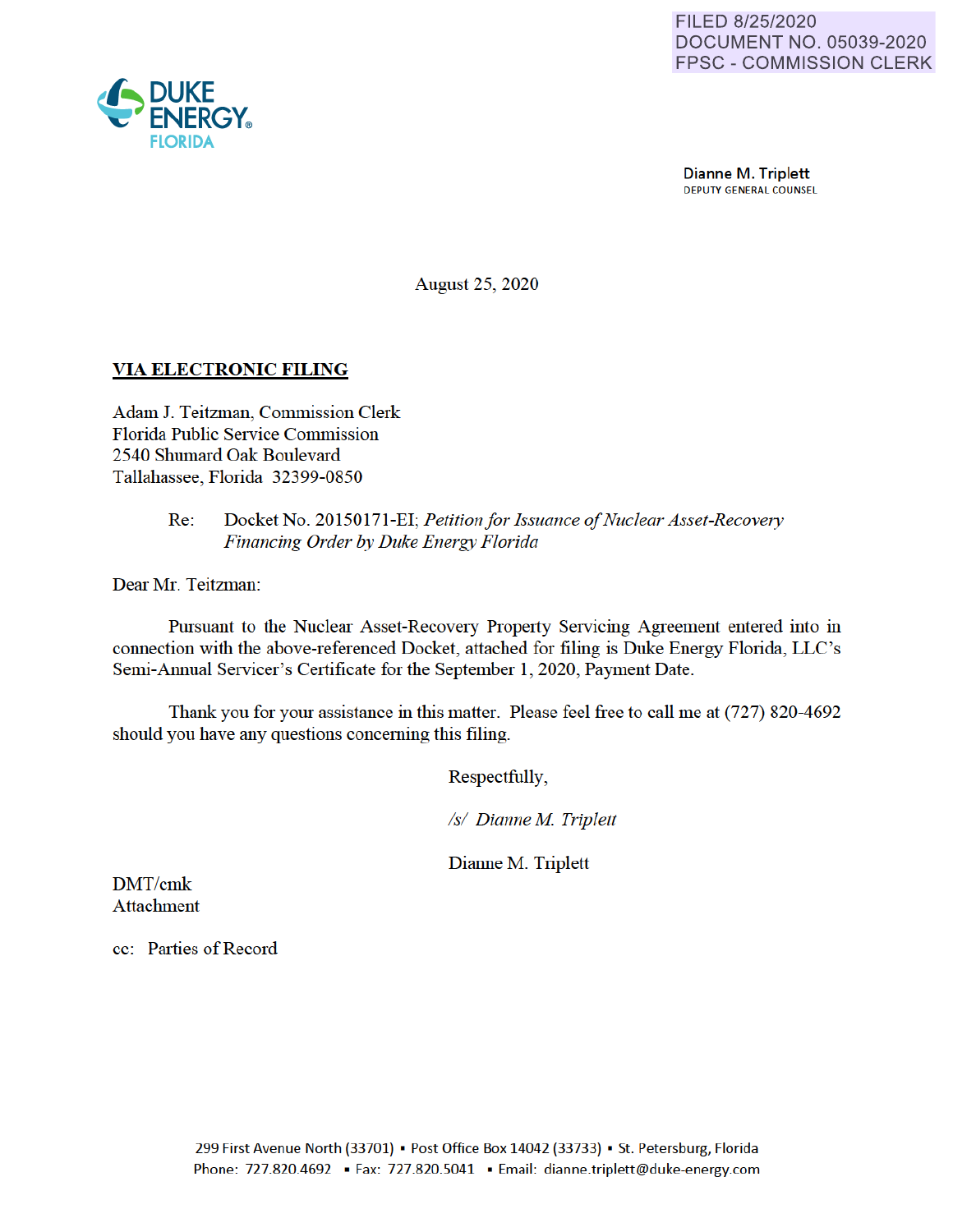# **CERTIFICATE OF SERVICE**

I HEREBY CERTIFY that a true and correct copy of the foregoing has been furnished via electronic mail to the following this  $25<sup>th</sup>$  day of August, 2020.

|                                             | $\sqrt{s}$ Dianne M. Triplett     |
|---------------------------------------------|-----------------------------------|
|                                             | Attorney                          |
|                                             |                                   |
| Theresa L. Tan                              | C. Rehwinkel / J. Kelly           |
| Office of the General Counsel               | <b>Office of Public Counsel</b>   |
| <b>Florida Public Service Commission</b>    | c/o The Florida Legislature       |
| 2540 Shumard Oak Blyd.                      | 111 West Madison Street, Room 812 |
| Tallahassee, FL 32399-0850                  | Tallahassee, FL 32399-1400        |
| ltan@psc.state.fl.us                        | rehwinkel.charles@leg.state.fl.us |
|                                             | kelly.jr@leg.state.fl.us          |
| Jon C. Moyle, Jr. / Karen A. Putnal         |                                   |
| 118 North Gadsden Street                    | James W. Brew                     |
| Tallahassee, FL 32301                       | <b>Stone Law Firm</b>             |
| jmoyle@moylelaw.com                         | 1025 Thomas Jefferson Street, NW  |
| kputnal@moylelaw.com                        | Eighth Floor, West Tower          |
|                                             | Washington, DC 20007-5201         |
| Robert Scheffel Wright / John T. LaVia, III | jbrew@smxblaw.com                 |
| <b>Gardner Law Firm</b>                     |                                   |
| 1300 Thomaswood Drive                       |                                   |
| Tallahassee, FL 32308                       |                                   |
| schef@gbwlegal.com                          |                                   |
| jlavia@gbwlegal.com                         |                                   |
|                                             |                                   |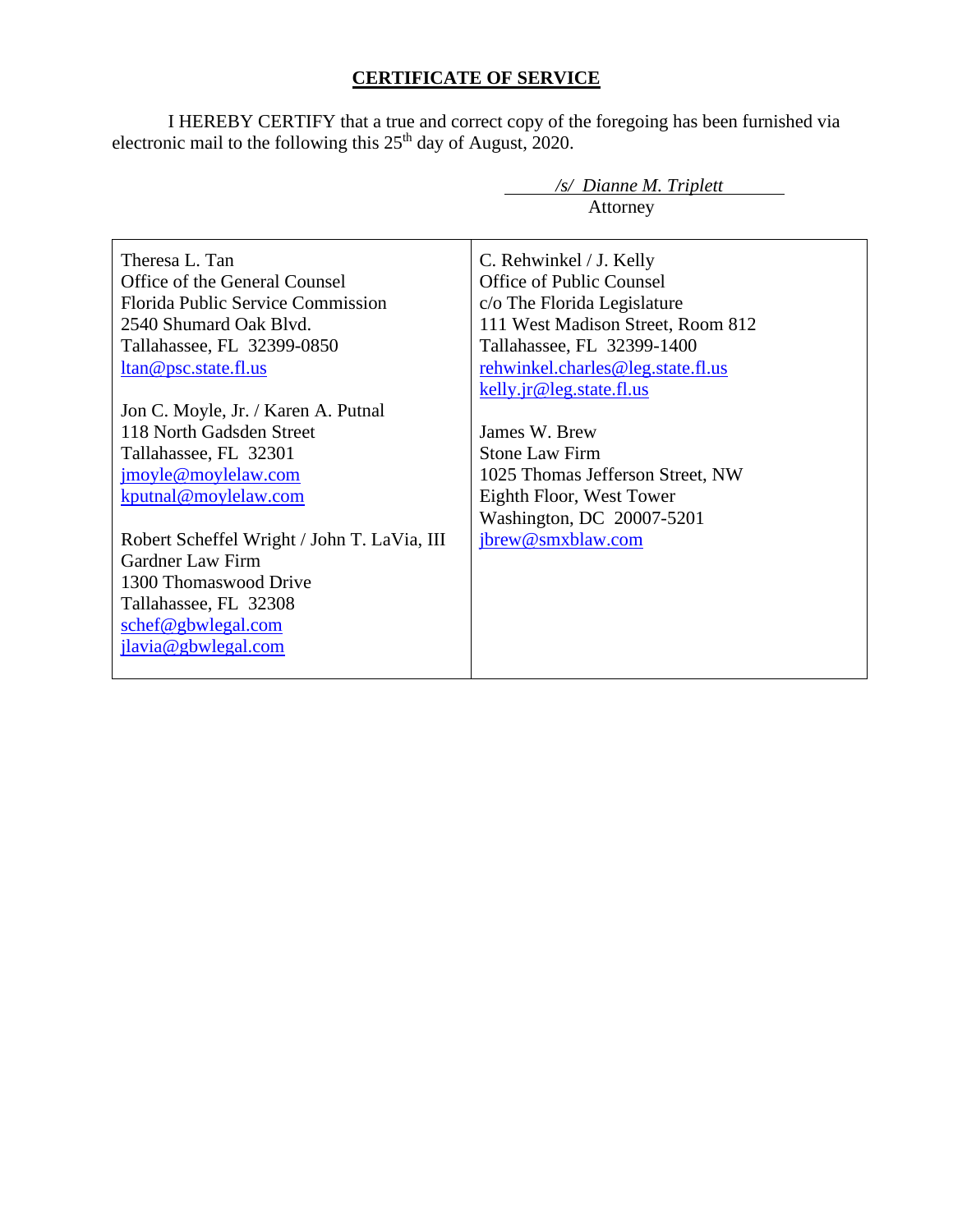**Principal Due** 

## **SEMI-ANNUAL SERVICER'S CERTIFICATE**

Pursuant to Section 4.01(c)(ii) of the Nuclear Asset-Recovery Property Servicing Agreement, dated as of June 22, 2016 (Servicing Agreement), by and between **DUKE ENERGY FLORIDA, LLC,** as servicer (Servicer), and **Duke Energy Florida Project Finance, LLC,** the Servicer does hereby certify, for the September 1, 2020, Payment Date (Current Payment Date), as follows:

Capitalized terms used but not defined herein have their respective meanings as set forth in the Servicing Agreement. References herein to certain sections and subsections are references to the respective sections of the Servicing Agreement or the Indenture, as the context indicates.

**Collection Periods:** March 1, 2020 to August 31, 2020

**Payment Date:** September 1, 2020

1. Collections Allocable and Aggregate Amounts Available for the Current Payment Date:

| i.    | Remittances for the                                              | March 2020       | <b>Collection Period</b> |                     | \$<br>6,467,781.39 |
|-------|------------------------------------------------------------------|------------------|--------------------------|---------------------|--------------------|
| ii.   | Remittances for the                                              | April 2020       | <b>Collection Period</b> |                     | 5,845,753.49       |
| iii.  | Remittances for the                                              | May 2020         | <b>Collection Period</b> |                     | 6,202,171.05       |
| iv    | Remittances for the                                              | June 2020        | <b>Collection Period</b> |                     | 6,571,840.00       |
| V.    | Remittances for the                                              | <b>July 2020</b> | <b>Collection Period</b> |                     | 8,646,915.02       |
| vi.   | Remittances for the                                              | August 2020      | <b>Collection Period</b> |                     | 7,980,924.43       |
| vii.  |                                                                  |                  |                          |                     |                    |
| viii. |                                                                  |                  |                          |                     |                    |
| ix.   | Investment Earnings on Capital Subaccount                        |                  |                          |                     | 14,275.13          |
| x.    | Investment Earnings on Excess Funds Subaccount                   |                  |                          |                     | 1,219.12           |
| xi.   | <b>Investment Earnings on General Subaccount</b>                 |                  |                          |                     | 56,492.38          |
| xii.  | General Subaccount Balance (sum of i through xi above)           |                  |                          | \$<br>41,787,372.01 |                    |
| xiii. | Excess Funds Subaccount Balance as of prior Payment Date         |                  |                          |                     |                    |
| XİV.  | Capital Subaccount Balance as of prior Payment Date              |                  |                          |                     | 6,374,424.50       |
| XV.   | <b>Collection Account Balance (sum of xii through xiv above)</b> |                  |                          | \$<br>48,161,796.51 |                    |
|       |                                                                  |                  |                          |                     |                    |

2. Outstanding Amounts as of prior Payment Date:

|      | Series A | 2018 | Outstanding Amount                                     | S |                  |
|------|----------|------|--------------------------------------------------------|---|------------------|
| ii.  | Series A | 2021 | <b>Outstanding Amount</b>                              |   | 133,721,958.00   |
| iii. | Series A | 2026 | Outstanding Amount                                     |   | 436,000,000.00   |
| iv.  | Series A | 2032 | <b>Outstanding Amount</b>                              |   | 250,000,000.00   |
| V.   | Series A | 2035 | Outstanding Amount                                     |   | 275.290.000.00   |
|      |          |      | vi. Aggregate Outstanding Amount of all Series A Bonds |   | 1,095,011,958.00 |

3. Required Funding/Payments as of Current Payment Date:

#### **Principal**

| i.            | Series A 2018          |      | S  |               |
|---------------|------------------------|------|----|---------------|
| ii.           | Series A               | 2021 |    | 25,838,046.00 |
|               | iii. Series A          | 2026 |    |               |
|               | iv. Series A 2032      |      |    |               |
| $V_{\bullet}$ | Series A               | 2035 |    |               |
|               | vi. All Series A Bonds |      | S. | 25,838,046.00 |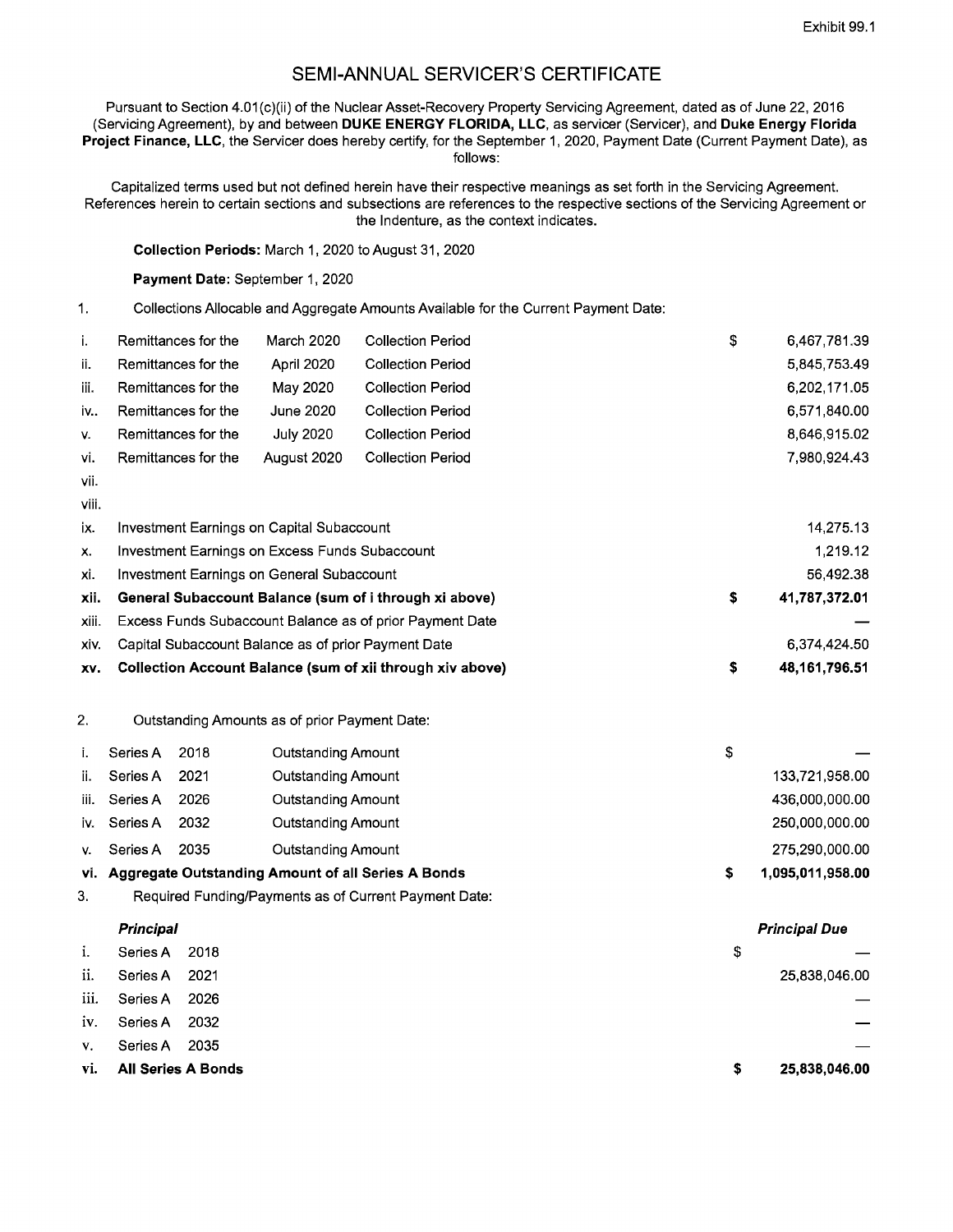|       | <b>Interest</b>           |                                                                 |                         |                                                                                        |               |                              |        |    |                         |
|-------|---------------------------|-----------------------------------------------------------------|-------------------------|----------------------------------------------------------------------------------------|---------------|------------------------------|--------|----|-------------------------|
|       | <b>WAL</b>                |                                                                 | <b>Interest</b><br>Rate | Days in Interest Period                                                                |               | <b>Principal Balance</b>     |        |    | <b>Interest Due</b>     |
| v.    | Series A 2018             |                                                                 | 1.196 %                 | 184                                                                                    | \$            |                              | \$     |    |                         |
| vi.   | Series A 2021             |                                                                 | 1.731 %                 | 184                                                                                    |               | 133,721,958.00               |        |    | 1,157,364.00            |
| vii.  | Series A 2026             |                                                                 | 2.538 %                 | 184                                                                                    |               | 436,000,000.00               |        |    | 5,532,840.00            |
| viii. | Series A 2032             |                                                                 | 2.858 %                 | 184                                                                                    |               | 250,000,000.00               |        |    | 3,572,500.00            |
| IX.   | Series A 2035             |                                                                 | 3.112 %                 | 184                                                                                    |               | 275,290,000.00               |        |    | 4,283,512.40            |
| x.    | <b>All Series A Bonds</b> |                                                                 |                         |                                                                                        |               |                              | \$     |    | 14,546,216.40           |
|       |                           |                                                                 |                         |                                                                                        |               | <b>Required Level</b>        |        |    | <b>Funding Required</b> |
| xi.   | <b>Capital Account</b>    |                                                                 |                         |                                                                                        | \$            | 6,471,450.00                 | \$     |    |                         |
| 4.    |                           |                                                                 |                         | Allocation of Remittances as of Current Payment Date Pursuant to 8.02(e) of Indenture: |               |                              |        |    |                         |
| i.    |                           | Trustee Fees and Expenses; Indemnity Amounts                    |                         |                                                                                        |               |                              |        | \$ | 5,400.00                |
| ii.   | Servicing Fee             |                                                                 |                         |                                                                                        |               |                              |        |    | 323,572.50              |
| iii.  | <b>Administration Fee</b> |                                                                 |                         |                                                                                        |               |                              |        |    | 25,000.02               |
| İV.   |                           | <b>Operating Expenses</b>                                       |                         |                                                                                        |               |                              |        |    | 158,520.24              |
|       |                           |                                                                 |                         |                                                                                        |               | Per \$1,000 of               |        |    |                         |
|       | Series A Bonds            |                                                                 |                         |                                                                                        | Aggregate     | Original Principal<br>Amount |        |    |                         |
| V.    |                           | Semi-Annual Interest (including any past-due for prior periods) |                         |                                                                                        |               |                              |        | s  | 14,546,216.40           |
| 1.    | Series A 2018             |                                                                 |                         | \$                                                                                     |               | \$                           |        |    |                         |
| 2.    | Series A 2021             |                                                                 |                         |                                                                                        | 1,157,364.00  |                              | 7.72   |    |                         |
| 3.    | Series A 2026             |                                                                 |                         |                                                                                        | 5,532,840.00  |                              | 12.69  |    |                         |
| 4.    | Series A 2032             |                                                                 |                         |                                                                                        | 3,572,500.00  |                              | 14.29  |    |                         |
| 5.    | Series A 2035             |                                                                 |                         |                                                                                        | 4,283,512.40  |                              | 15.56  |    |                         |
|       |                           |                                                                 |                         |                                                                                        |               |                              |        |    |                         |
| vi.   |                           |                                                                 |                         | Principal Due and Payable as a Result of an Event of Default or on Final Maturity Date |               |                              |        | Ş  |                         |
| 1.    | Series A 2018             |                                                                 |                         | \$                                                                                     | — \$          |                              |        |    |                         |
| 2.    | Series A 2021             |                                                                 |                         |                                                                                        |               |                              |        |    |                         |
| 3.    | Series A 2026             |                                                                 |                         |                                                                                        |               |                              |        |    |                         |
| 4.    | Series A 2032             |                                                                 |                         |                                                                                        |               |                              |        |    |                         |
| 5.    | Series A 2035             |                                                                 |                         |                                                                                        |               |                              |        |    |                         |
|       |                           |                                                                 |                         |                                                                                        |               |                              |        |    |                         |
| vii.  |                           | Semi-Annual Principal                                           |                         |                                                                                        |               |                              |        | s  | 25,838,046.00           |
| 1.    | Series A 2018             |                                                                 |                         | \$                                                                                     |               | \$                           |        |    |                         |
| 2.    | Series A 2021             |                                                                 |                         |                                                                                        | 25,838,046.00 |                              | 172.25 |    |                         |
| З.    | Series A 2026             |                                                                 |                         |                                                                                        |               |                              |        |    |                         |
| 4.    | Series A 2032             |                                                                 |                         |                                                                                        |               |                              |        |    |                         |
| 5.    | Series A 2035             |                                                                 |                         |                                                                                        |               |                              |        |    |                         |
|       |                           |                                                                 |                         |                                                                                        |               |                              |        |    |                         |
| viii. |                           | Other unpaid Operating Expenses                                 |                         |                                                                                        |               |                              |        | \$ |                         |
| ix.   |                           | Funding of Capital Subaccount (to required level)               |                         |                                                                                        |               |                              |        |    | 97,025.50               |
| х.    |                           | Capital Subaccount Return to Duke Energy Florida                |                         |                                                                                        |               |                              |        |    | 100,696.00              |
| xi.   |                           | Deposits to Excess Funds Subaccount                             |                         |                                                                                        |               |                              |        |    | 692,895.35              |
| xii.  |                           | Released to Issuer upon Retirement of all Series Bonds          |                         |                                                                                        |               |                              |        |    |                         |
| xiii. |                           | Aggregate Remittances as of Current Payment Date                |                         |                                                                                        |               |                              |        | s  | 41,787,372.01           |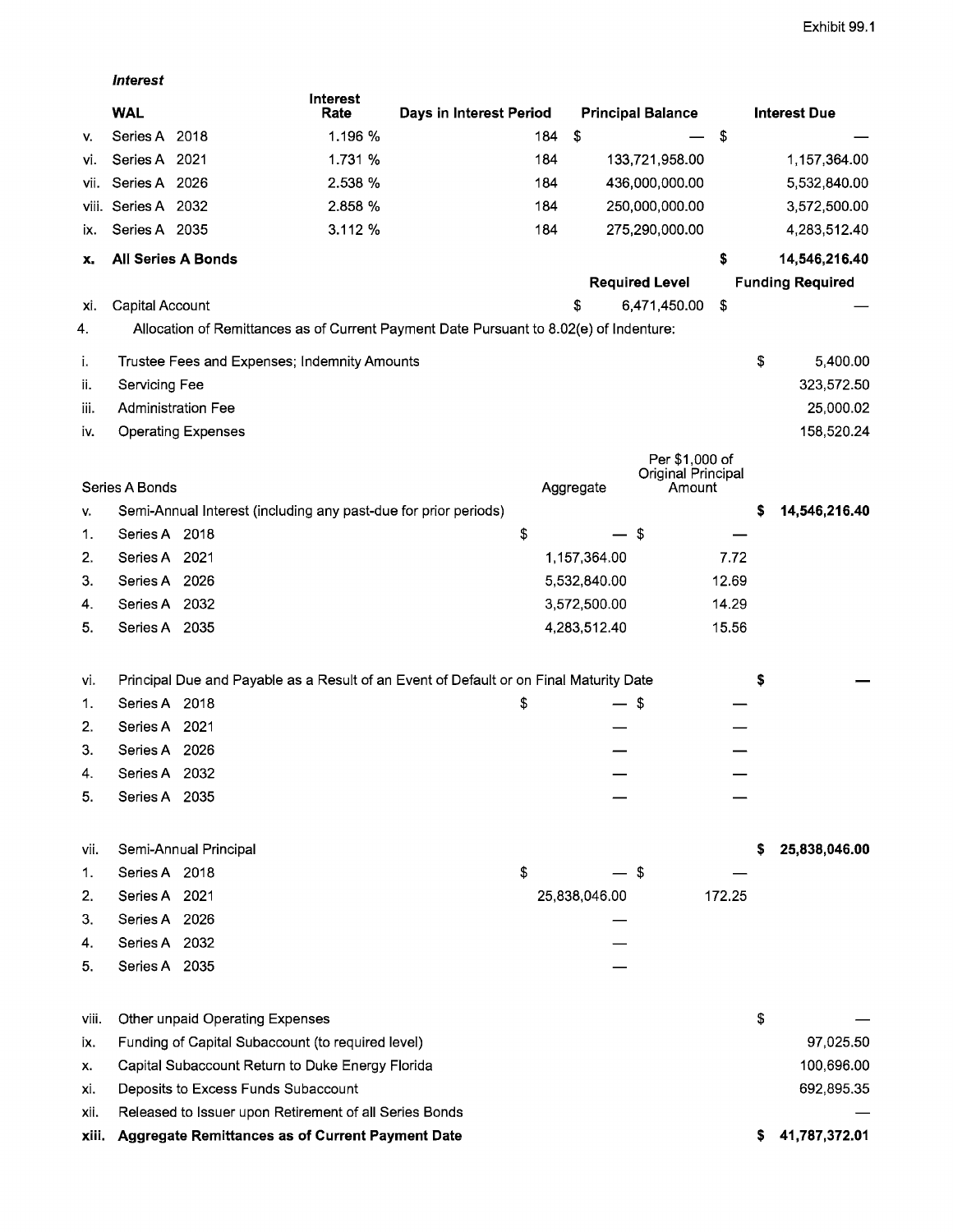5. Outstanding Amount and Collection Account Balance as of Current Payment Date (after giving effect to payments to be made on such Payment Date):

| j.    | Series A 2018                                                                                                | \$                     |
|-------|--------------------------------------------------------------------------------------------------------------|------------------------|
| ii.   | Series A 2021                                                                                                | 107,883,912.00         |
| iii.  | Series A 2026                                                                                                | 436,000,000.00         |
| İV.   | Series A 2032                                                                                                | 250,000,000.00         |
| ٧.    | Series A 2035                                                                                                | 275,290,000.00         |
| ٧i.   | Aggregate Outstanding Amount of all Series A Bonds                                                           | \$<br>1,069,173,912.00 |
| vii.  | <b>Excess Funds Subaccount Balance</b>                                                                       | 692,895.35             |
| viii. | Capital Subaccount Balances                                                                                  | 6,471,450.00           |
| ix.   | <b>Aggregate Collection Account Balance</b>                                                                  | \$<br>7,164,345.35     |
| 6.    | Subaccount Withdrawals as of Current Payment Date (if applicable, pursuant to Section 8.02(e) of Indenture): |                        |
| i.    | <b>Excess Funds Subaccount</b>                                                                               | \$                     |
| ii.   | Capital Subaccount                                                                                           |                        |
| iii.  | <b>Total Withdrawals</b>                                                                                     | \$                     |
| 7.    | Shortfalls in Interest and Principal Payments as of Current Payment Date:                                    |                        |
| j.    | Semi-annual Interest                                                                                         |                        |
|       | Series A 2018                                                                                                | \$                     |
|       | Series A 2021                                                                                                |                        |
|       | Series A 2026                                                                                                |                        |
|       | Series A 2032                                                                                                |                        |
|       | Series A 2035                                                                                                |                        |
|       | <b>Total</b>                                                                                                 | \$                     |
| ii.   | Semi-annual Principal                                                                                        |                        |
|       | Series A 2018                                                                                                | \$                     |
|       | Series A 2021                                                                                                |                        |
|       | Series A 2026                                                                                                |                        |
|       | Series A 2032                                                                                                |                        |
|       | Series A 2035                                                                                                |                        |
|       | <b>Total</b>                                                                                                 | \$                     |
| 8.    | Shortfalls in Payment of Return on Invested Capital as of Current Payment Date:                              |                        |
| j,    | Return on Invested Capital                                                                                   | \$                     |
| 9.    | Shortfalls in Required Subaccount Levels as of Current Payment Date:                                         |                        |
| i.    | Capital Subaccount                                                                                           | \$                     |